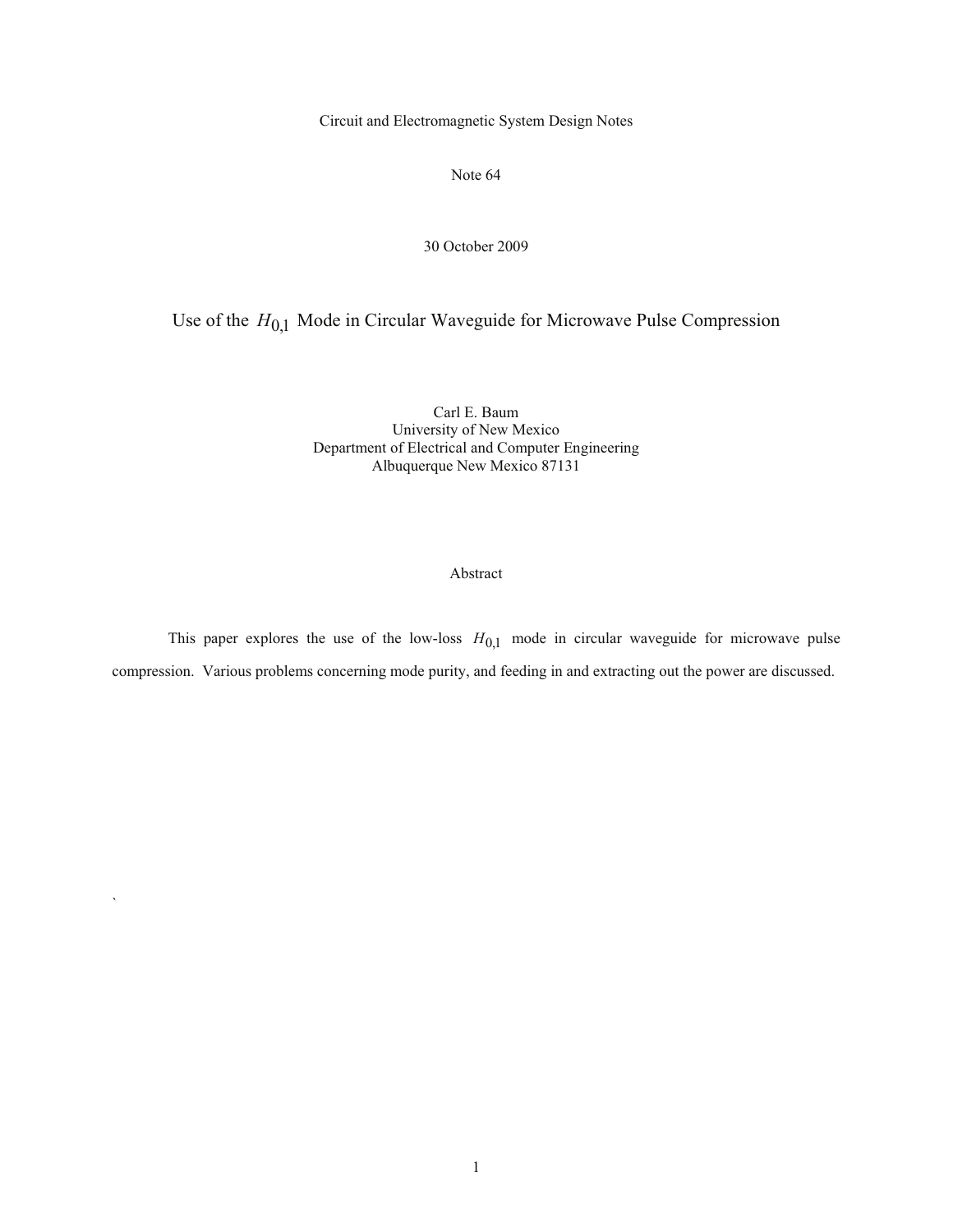### 1. Introduction

 In microwave pulse compression one limiting factor is the Q of the resonant cavity which is "filled" with energy from some lower power source, and then rapidly switched out at some much higher power. Of course, the pulse width of the output pulse is much less than the low-power charging time. This is consistent with energy conservation [5].

The power gain, G, that can be achieved has been estimated as [6]

$$
G \approx \frac{1}{4\alpha L}
$$
  
\nL = length of waveguide cavity (*m*)  
\n
$$
\alpha = \text{exponential decay constant } (m^{-1})
$$
\n(1.1)

Where the microwave decays as

$$
e^{-\alpha z} \tag{1.2}
$$

as the wave propagates a distance  $z$  along a waveguide. Here  $\alpha$  depends on the waveguide cross-section shape and the surface resistance (skin effect) of the waveguide walls [16] as

$$
R_{s} = \frac{1}{\sigma \delta_{s}} = \sqrt{\frac{\omega \mu}{2\sigma}} \equiv \text{surface resistance}
$$
  
\n
$$
\sigma \equiv \text{wall (usually metal) conductivity}
$$
  
\n
$$
\omega = 2\pi f \equiv \text{radian frequency}
$$
  
\n
$$
\mu \equiv \text{permeability (usually } \mu_0)
$$
  
\n
$$
\mu_0 \equiv 4\pi \times 10^{-1} H/m
$$

At 1 GHz copper has [4, 8]

$$
R_s \approx 8.3 \, m\Omega \tag{1.4}
$$

for a typical number.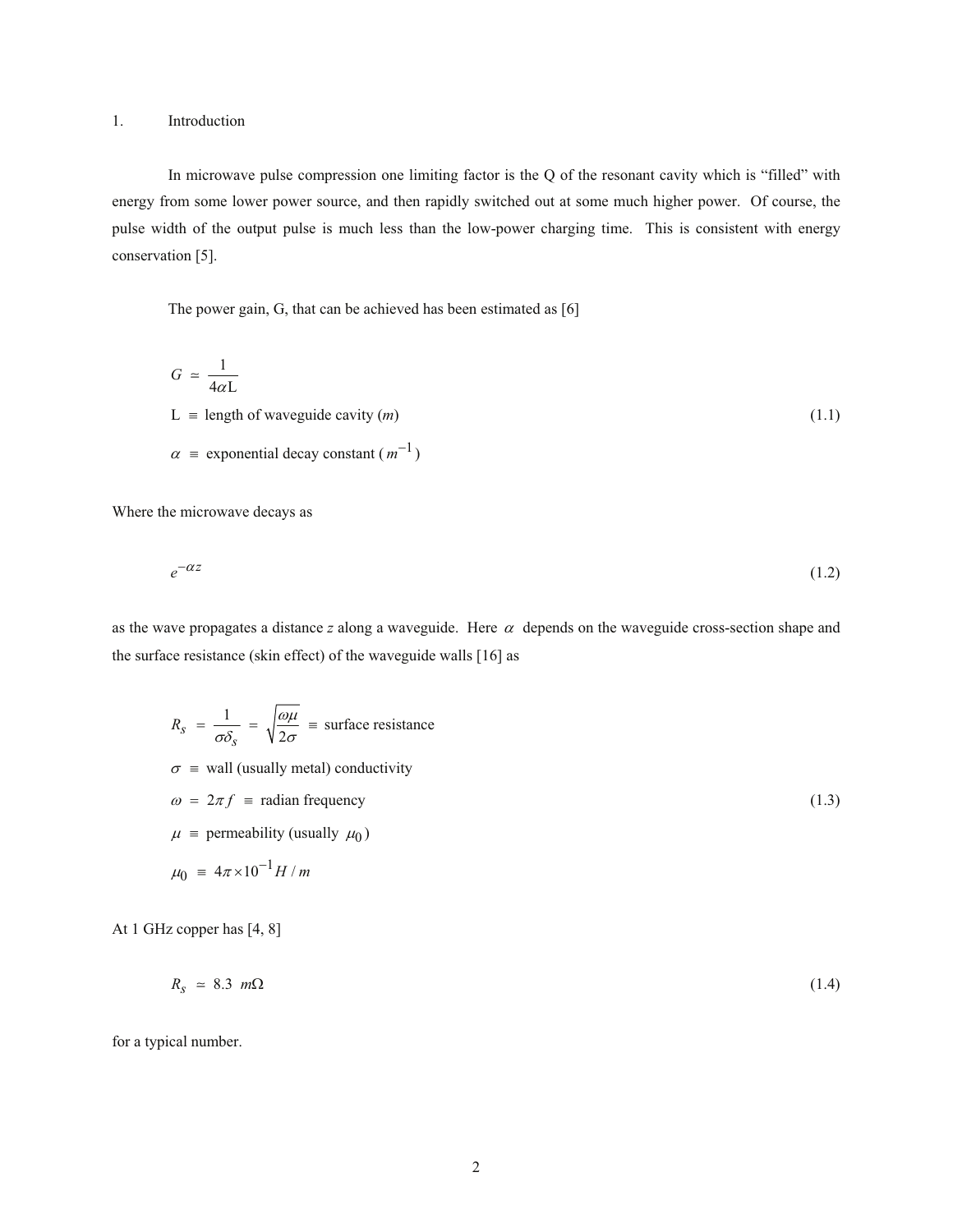While  $\alpha$  is proportional to L, it is also proportional to  $a^{-1}$  where a is some characteristic cross-section dimension [8, 16]. It also depends on the particular mode, and nearness to the cutoff frequency. There are also losses due to the waveguide-cavity end conductors, and apertures for feeding the power into and out of the cavity [7].

 A recent paper [8] discusses how to increase the Q by making a rectangular waveguide with double the normal cross-section dimensions. Such is an overmoded cavity and care needs to be taken to not excite unwanted modes by use of symmetry and mode-suppression techniques.

 In the present paper let us consider a special low-loss mode of a circular waveguide. This has found use in transmitting data long distances at the VLA (Very Large Array) near Socorro, New Mexico [12].

2.  $H_{0,n}$  Modes

Our interest is in the  $H_{0,1}$  mode (or  $TE_{0,1}$  mode) in circular cylindrical waveguide due to its low loss and symmetry properties. The  $H_{0,n}$  modes have the description [16]

$$
H_z(\Psi, \phi) = H_0 J_0 (k_c \Psi) e^{-j\beta z}
$$
  
\n
$$
H_{\Psi} = -H_0 \frac{j\beta}{k_c} J'_0 (k_c \Psi) e^{-j\beta z}
$$
  
\n
$$
H_{\phi} = 0
$$
  
\n
$$
E_z (\Psi, \phi) = 0, E_{\Psi} = 0
$$
  
\n
$$
E_{\phi} (\Psi, \phi, z) = H_0 \frac{j\omega \mu}{k_c} J'_0 (k_c \Psi) e^{-j\beta z}
$$
  
\n
$$
J'_0 (k_c a) = 0, J'_0 (\zeta) = -J_1 (\zeta)
$$
  
\n
$$
k_{c_{0,n}} a = p'_{0,m} = m\text{th root of } J_1
$$
  
\n
$$
J'_0 (p'_{0,m}) = 0
$$
  
\n
$$
p'_{0,1} = 3.832, p'_{0,2} = 7.016, p'_{0,3} = 10.174
$$
  
\n
$$
\beta_{0,m} a = \left[ k^2 - k_{c_{0,m}}^2 \right]^{1/2} a = \left[ k^2 a^2 - p'_{0,m}^2 \right]^{1/2}
$$
  
\n
$$
k = \frac{\omega}{v}, v = [\mu \varepsilon]^{-1/2} = c \text{ in free space}
$$
  
\n
$$
Z_H = Z_{TE} = -\frac{E_{\phi}}{H_{\Psi}} = Z_0 \frac{k}{\beta} = \text{modal impedance}
$$
  
\n
$$
Z_0 = \left[ \frac{\mu}{\varepsilon} \right]^{1/2} = \text{wave impedance of medium}
$$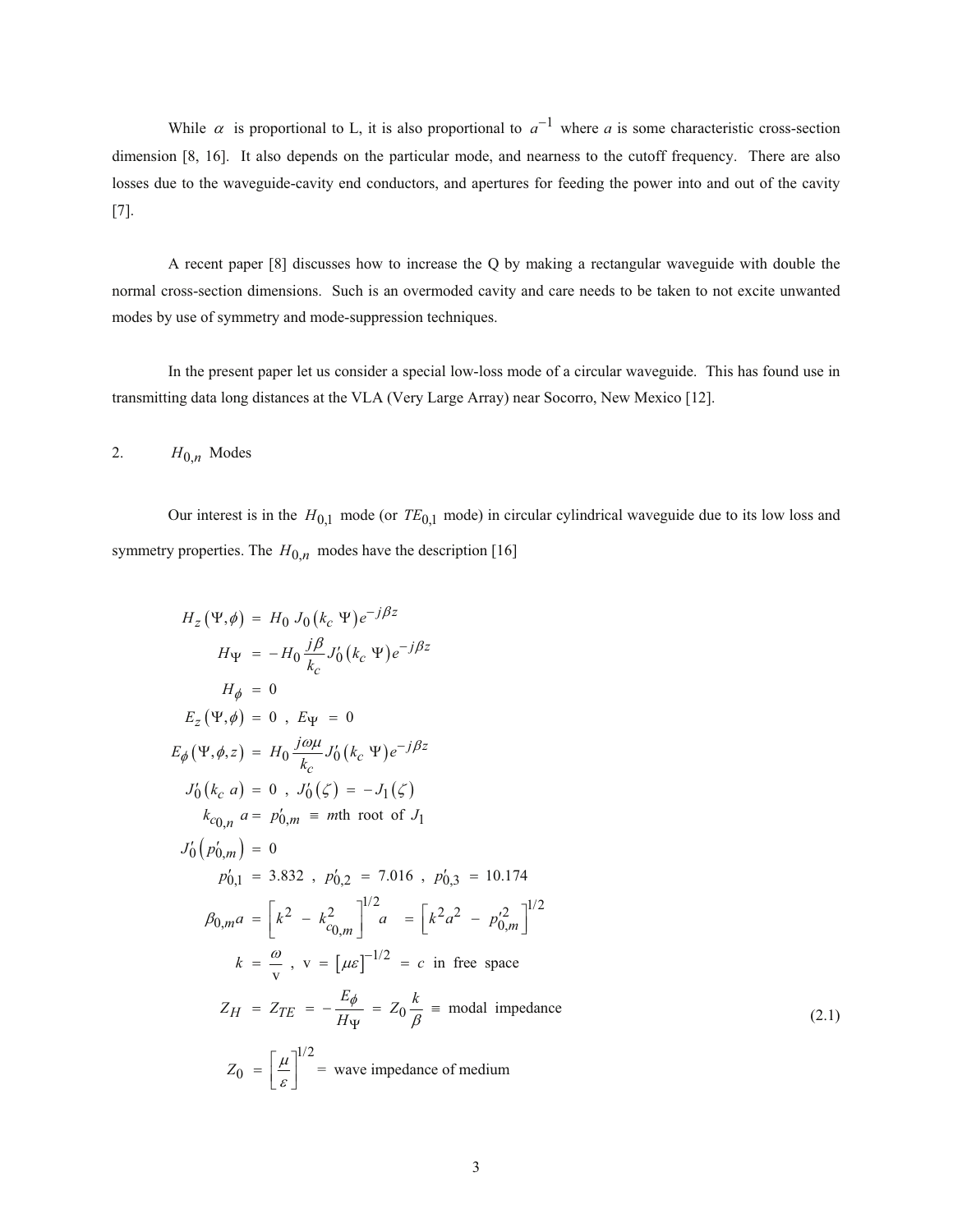In the usual ( $\Psi$ , $\phi$ , $z$ ) cylindrical coordinates. Note the rotation symmetry properties of these modes. Three of the six field components are zero, and the remaining three are independent of  $\phi$ .

 These modes are significant for their low loss due to skin effect in the boundary conductors. The attenuation constant for an  $H_{0,n}$  mode is [15]

$$
\alpha_{H_{0,n}}\left(\text{in } m^{-1}\right) = \frac{R_s}{aZ_0} \left[\frac{f_c}{f}\right]^2 \left[1 - \left[\frac{f_c}{f}\right]^2\right]^{1/2} = \frac{R_s}{aZ_0} \left[\frac{\omega_c}{\omega}\right]^2 \left[1 - \left[\frac{\omega_c}{\omega}\right]^2\right]^{1/2}
$$

$$
= \frac{R_s}{aZ_0} \left[\frac{k_{c_{0,m}}a}{ka}\right]^2 \quad \text{as } \frac{\omega_c}{\omega} \to 0
$$

$$
= \frac{R_s}{aZ_0} \left[\frac{p'_{0,m}}{ka}\right]^2 \quad \text{as } \frac{\omega_c}{\omega} \to 0
$$

From this we can see that for a very overmoded circular waveguide the attenuation becomes small proportional to  $a^{-2}$  for fixed frequency. Also from (2.1) we can see that the lowest attenuation is for  $p'_{0,1}$ , suggesting that the *H*<sub>0,1</sub> mode is best for this purpose. In principle one can achieve very low attenuations, thereby giving large Qs in (1.1). However, there are other problems to consider.

Maintaining two-dimensional rotation symmetry allows one to limit our attention to the  $H_{0,n}$  modes. If one wishes to suppress the  $n > 1$  modes one can use a cutoff waveguide filter as in [11]. In this device a large radius, *a*, is gradually shrunk (tapered) to a radius which only allows the  $H_{0,1}$  mode to pass. The filter is then gradually expanded back to the larger radius. The taper should be sufficiently gradual to avoid mode conversion with the higher order modes [9]. One can extend this concept to launching and receiving this mode by such tapers at the ends of the waveguide.

 It should be noted that there are various other modes that can propagate in a circular waveguide with lower cutoff frequencies than those of the  $H_{0,n}$  modes. The non- $H_{0,n}$  modes can be avoided by constraining the currents in the wall to flow only in the  $\phi$  direction. This has been accomplished to a good approximation by use of a helix-lined waveguide [10]. In this design the wire is aligned almost to  $1\phi$  $\rightarrow$ , the patch angle of the helix being quite small.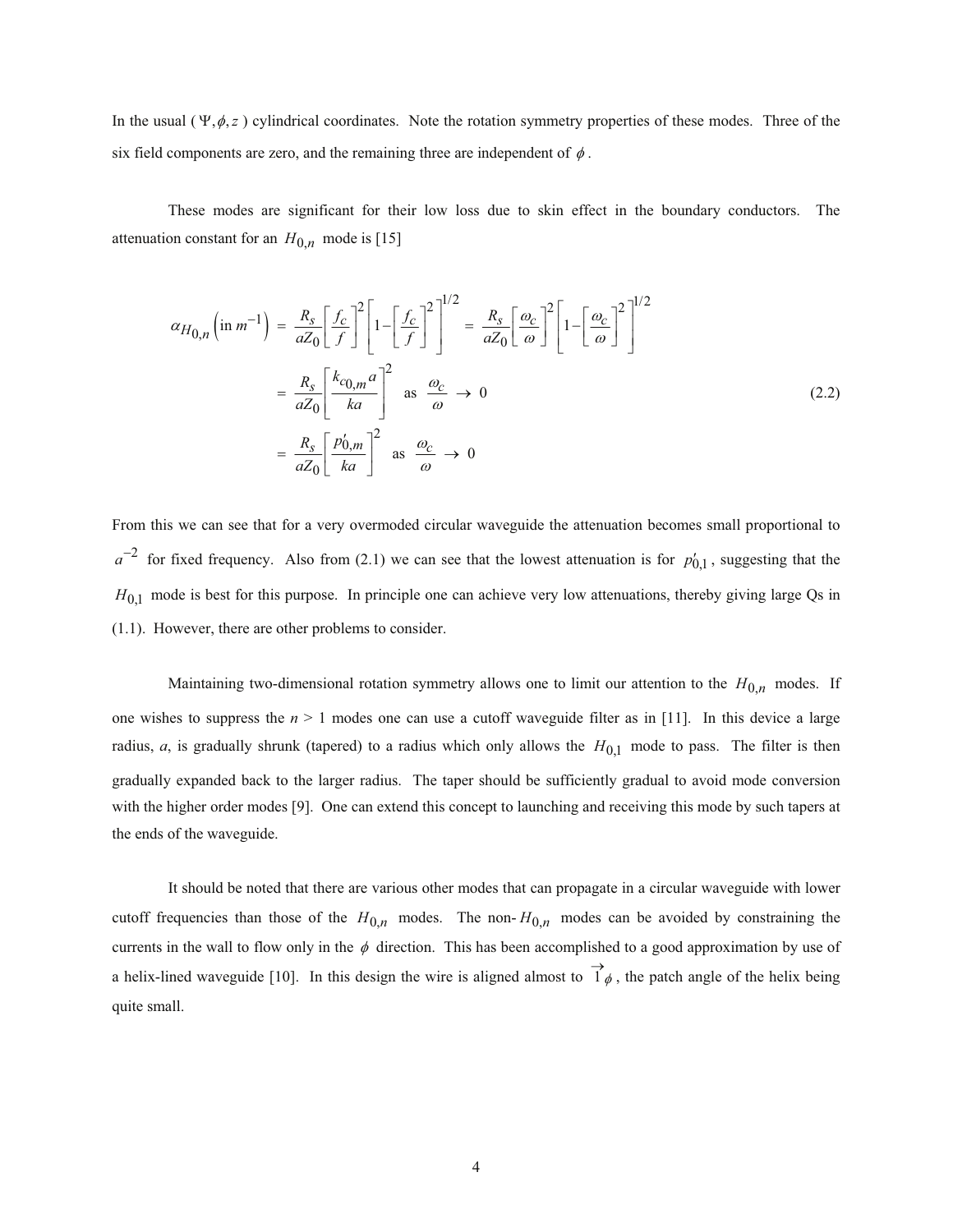# 3. Use of Symmetry Properties of *H*0,*n* Modes

The fields in (2.1 have special properties. Since  $E_z$  and  $E_\Psi$  are both zero one can insert conductors which do not conduct currents in the  $1\phi$  $\rightarrow$  direction. On a plane of constant *z* one can insert conductors as radial wires without interfering with any  $H_{0,n}$  mode, for sufficiently thin wires as in Fig. 3.1. Furthermore, these can be extended as conducting sheets on planes of constant  $\phi$ . Compare this to the use of such plates in rectangular waveguide [1, 3]. Such can be used as modal filters (suppressing other modes), and for dividing the  $H_{0,n}$  modes into some number of sectoral (pie-wedge shaped) cross sections. Such could be used for example, to reroute the microwave power to some plane where the powers are recombined into a different waveguide cross section (e.g., rectangular). In the rerouting, the cross sections might be smoothly transitioned into other shapes.

 Another related conductor configuration is that of small-radius *z*-directed wires. The conductors need not have significant radial  $(\Psi)$  extent.



Fig. 3.1 Wires in Radial Direction, or Conducting Sheets on Planes of Constant  $\phi$  for  $H_{0,1}$  Mode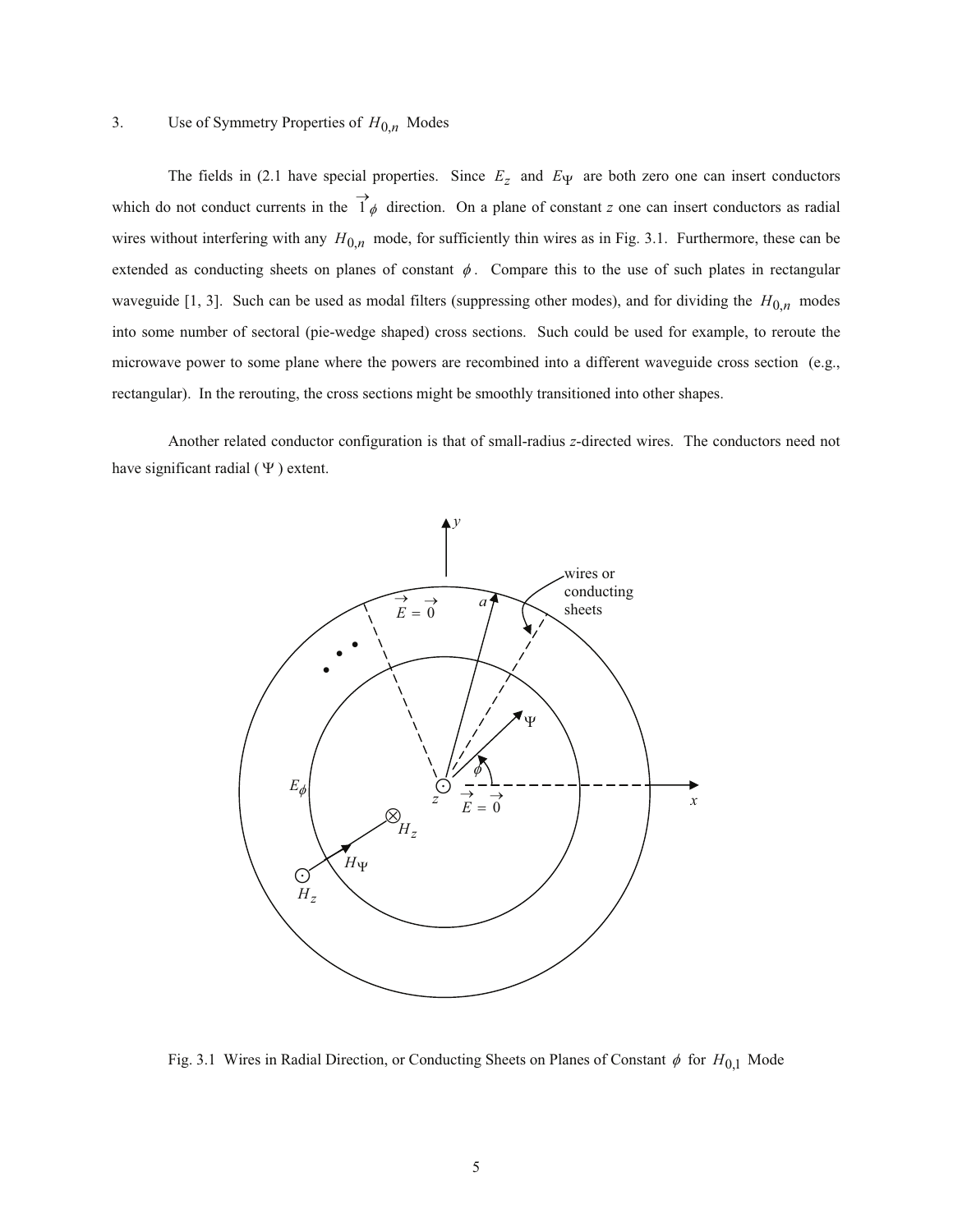Note also the zero electric field on the *z* axis where a circular cylindrical conductor can be inserted giving a coaxial geometry, for which the  $H_{0,1}$  mode is a higher order coaxial mode. To radiate such a mode one might borrow the COBRA concept [2, 14] to introduce appropriate different delays in different sectors to produce a circularly polarized wave radiated out of a circular conical horn antenna. The original COBRA concept uses radially ( $\Psi$ ) oriented electric fields, but the principle here ( $\phi$  oriented electric fields) is the same.

For the  $H_{0,n}$  modes with  $n > 1$  there are also nulls in  $E_{\phi}$  corresponding to the additional roots  $p'_{0,n'}$  for 1  $n' \leq n$ . One could place  $\phi$ -directed conductors at such places for  $\Psi < a$  without interfering with the chosen higher-order mode. However, our interest is primarily in the  $H_{0,1}$  mode.

## 4. Launching *H*0,1 Mode from Low-Power Source

 Making a cavity of length, L, out of such a waveguide we still need to couple microwave power into the  $H_{0,1}$  mode. One can envision various ways to do this.

 Figure 4.1 shows one way to approach this problem. Let some number N of uniformly spaced rectangular waveguides (in angle  $\phi_0$ ) with



Fig. 4.1 Coupling from Rectangular Waveguides with Irises into  $H_{0,1}$  Mode (Illustrated for N = 4).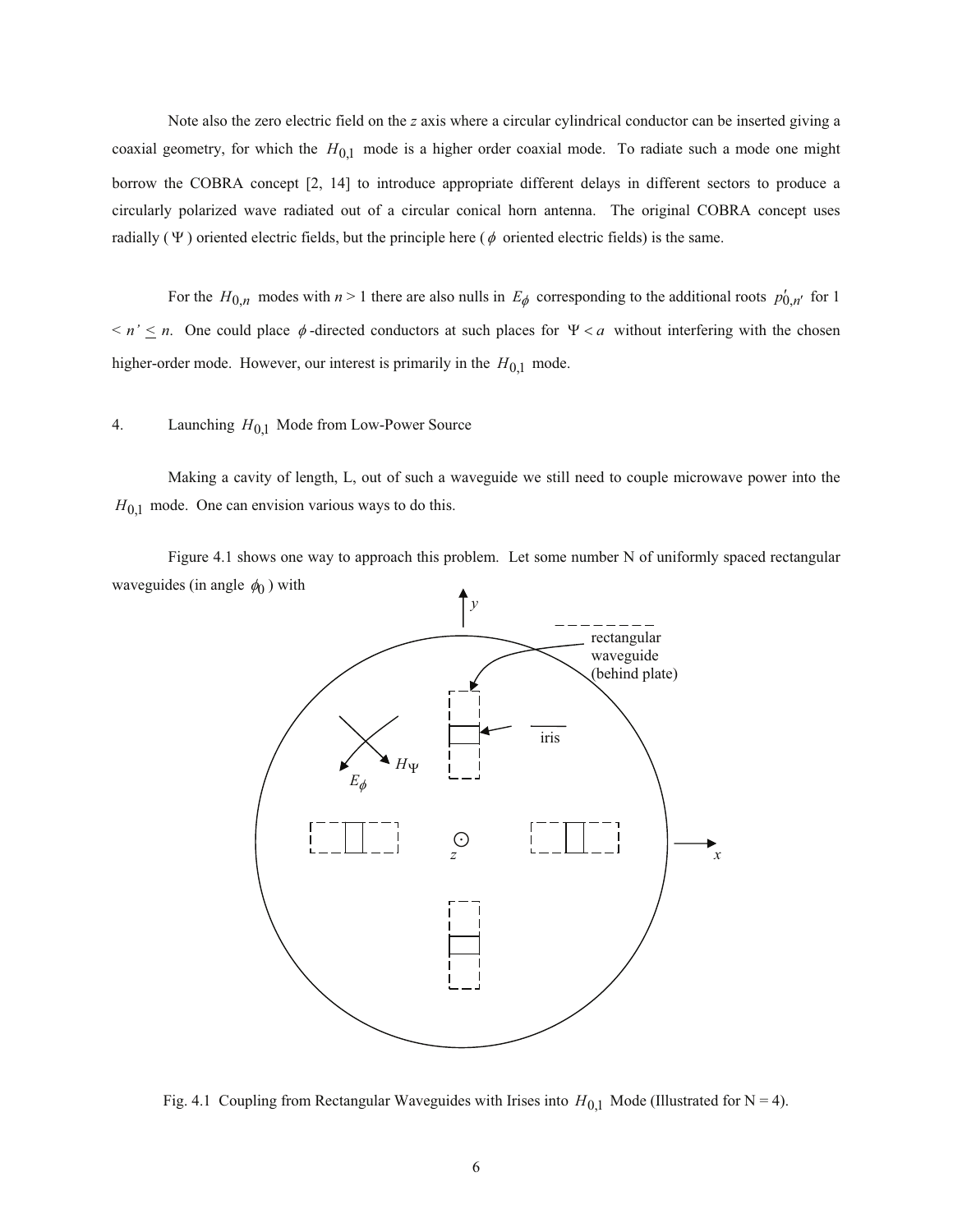$$
\phi_0 = \frac{N}{2\pi} \tag{4.1}
$$

feed power via identical irises (or irides) through a flat conducting plate ( $\perp$  1<sub>z</sub>  $\perp$   $\rightarrow$  1<sub>z</sub>) terminating the circular waveguide. This assures that modes with  $cos(\ell \phi)$  or  $sin(\ell \phi)$  variation for  $\ell < N$  are not excited. Symmetry is important. For N as an integer power of 2, one can successively bifurcate a rectangular waveguide to make identical signals reach the N irises. For this purpose one can utilize symmetry planes (at  $\pi/4$  and  $3\pi/4$  in Fig. 4.1) to successively bifurcate rectangular waveguide as in [1]. Recalling the discussion concerning Fig. 3.1, we can think of the circular waveguide as comprising N sectoral (pie-wedge shaped) waveguides. Furthermore, we can radially position the irises for minimum coupling to the higher order  $H_{0,n}$  modes.

 There are also various kinds of couplers to this type of waveguide that have been used [10]. A special type of "sector coupler" is discussed in [13]. The various techniques need to be optimized to achieve the gain discussed in [6].

### 5. Extracting High-Power *H*<sub>0,1</sub> Modes

 Extracting the power from the resonant cavity requires some kind of switch which, when open, reflects the power back. Then by closing the switch the energy should be dumped into the load in a minimum time, typically the round-trip transit time of the waveguide cavity (at the group velocity).

 For this purpose, one approach is to transition into a rectangular waveguide from the circular waveguide. One approach to this is as indicated in Fig. 5.1. In this approach all the microwave power is divided into N sectoral waveguides. Each of these is in turn transitioned into a rectangular waveguide. Utilizing symmetry these N waveguides are recombined into a single rectangular waveguide. This can be accomplished by combining two waveguide at a time, provided N is some integer power of 2. The power is then switched out by standard techniques [5].

#### 6. Concluding Remarks

The  $H_{0,1}$  mode of a circular cylindrical waveguide is attractive for microwave pulse compression due to its low-loss characteristics. However, there are many problems to consider. Losses also occur at reflecting end plates, modal filters, mode launching, and mode extraction. These all need detailed consideration.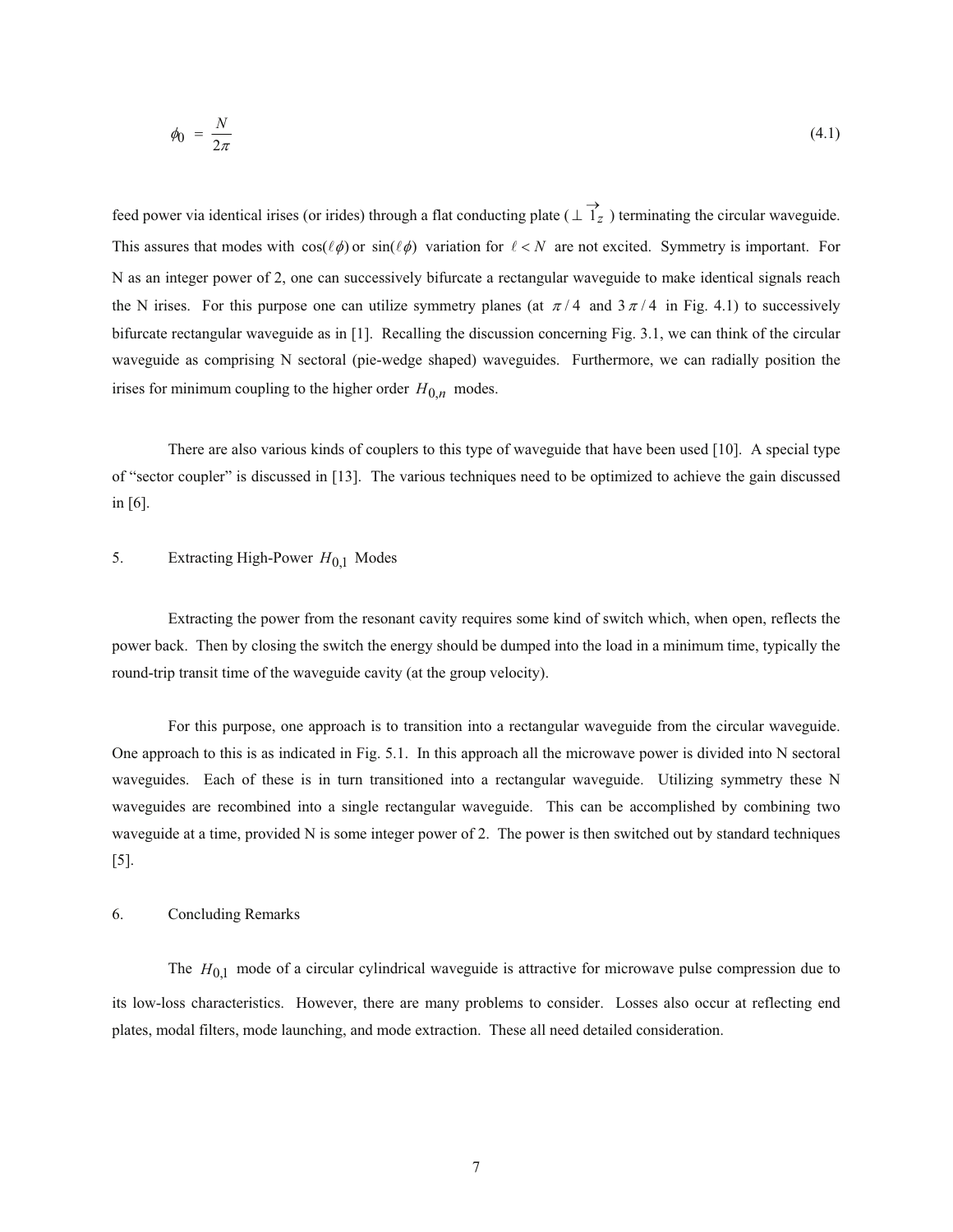

Fig. 5.1 Conducting Septa Partitioning the  $H_{0,1}$  Mode into N Sectoral Waveguides.